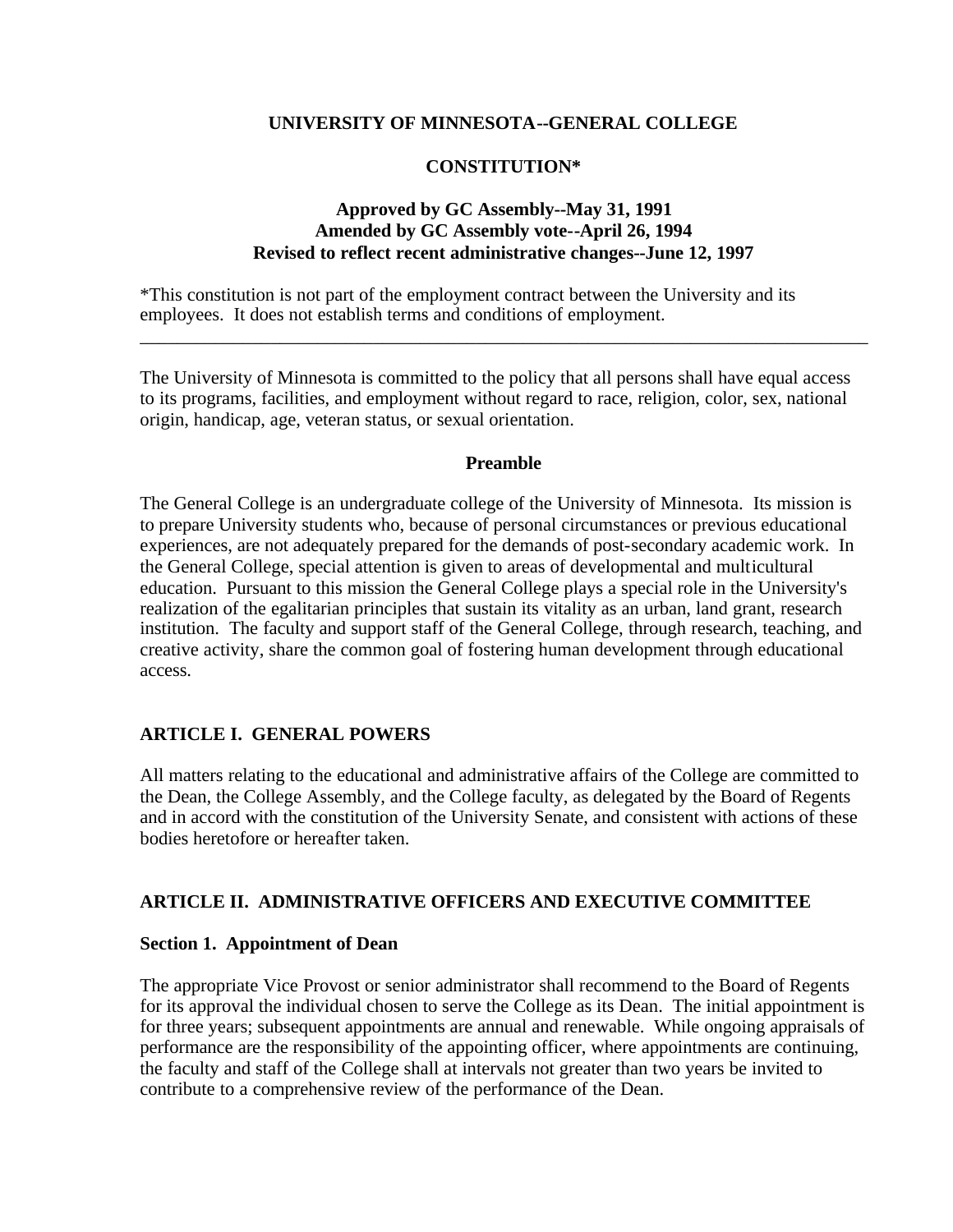**1.1 Duties and Responsibilities.** The Dean shall have general administrative authority over the affairs of the College. The Dean shall provide leadership in formulating policies, introducing and testing educational ideas and proposals, and supporting efforts toward continued improvement of the College's programs. The Dean shall be responsible for the development and periodic review of units and programs of the College. The Dean shall be responsible for the interpretation of the College's programs to the University and community.

The Dean or the Dean's designee shall serve as the primary medium of communication for official business of the College with other University authorities. Where action of the Board of Regents is requested or required, the Dean shall make such recommendations as are necessary through appropriate channels to the appropriate Vice Provost or senior administrator. Such recommendations shall include, but shall not be limited to, appointment, promotion, tenure, salary increases, and matters of curriculum.

The Dean is responsible for the preparation of the annual budget of the College.

## **Section 2. Associate and Assistant Deans**

**2.1** Positions of Associate and Assistant Deans may be proposed as warranted by the program needs of the College. Establishment of the positions of Associate and/or Assistant Deans shall be initiated by the Dean of the College after consultation with the General College Policy and Planning Committee. Selection shall follow procedures as established in the bylaws. The Dean may assign specific administrative duties to Associate and Assistant Deans and may delegate authority to them. The Dean shall make known to the faculty and staff the principal areas of responsibility delegated to the Associate and Assistant Deans.

**2.2** Terms of office of Associate and Assistant Deans shall not be of specified length. Incumbents serve at the pleasure of the Dean. However, performance evaluations of incumbents shall be conducted on a formal basis not less than every fifth year, as provided for in the bylaws.

## **Section 3. The Executive Committee**

**3.1 Purpose.** The Executive Committee shall offer assistance and guidance to the College Dean in the execution of the Dean's responsibilities--particularly in areas of daily decisions and policy formation. The Executive Committee shall be chaired by the Dean and meet upon call by the Dean.

**3.2 Membership.** The Executive Committee shall be composed of the Dean, the Associate Dean, the Directors, the chair of the General College Policy and Planning Committee, and such additional personnel as the Dean shall invite. The composition of the Executive Committee shall reflect the current administrative organization of the College.

## **ARTICLE III. CONSTITUENT BODIES**

**Section 1. The Faculty**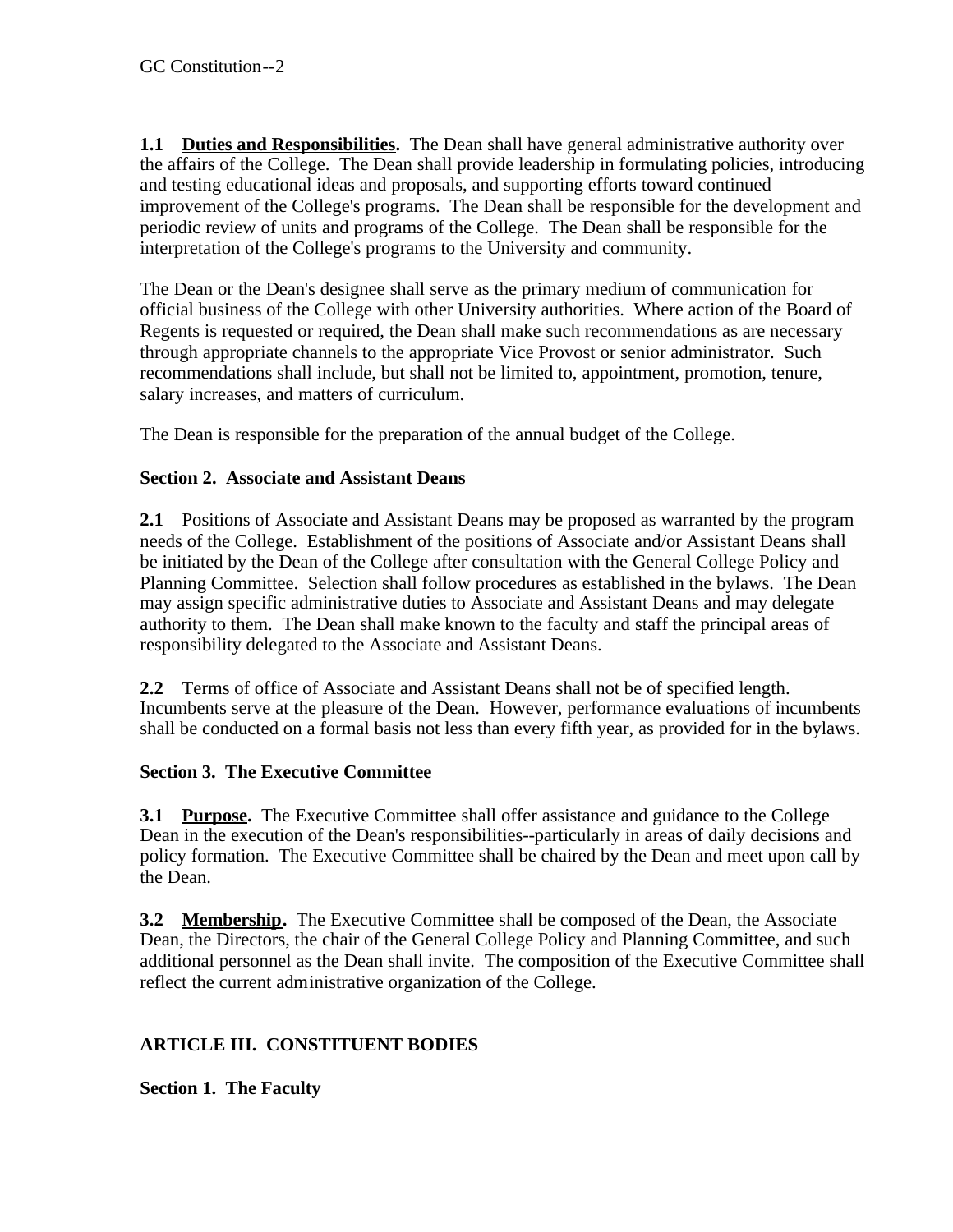**1.1 Definition.** The faculty of the College shall consist of all persons holding appointments as Instructor, Assistant Professor, Associate Professor, Professor, or Regents' Professor and who are budgeted in the General College for teaching, research, or extension activities. This includes members on leave and the Dean and all Associate and Assistant Deans of the College holding faculty rank. Individuals who hold tenure in the General College but whose assignments and salaries stem in whole from administrative units other than the General College shall resume full participatory rights as members of the faculty at such time as their salaries and primary responsibilities are derived through the General College. Visiting Professors and Lecturers who are budgeted in the General College shall be courtesy appointments to the faculty, without voting rights.

**1.2 Academic Freedom, Rights, Privileges, Responsibilities, and Grievances.** The College faculty shall be guided by the policies (and constitutions where applicable) of the Regents, the University Senate, the Twin Cities Campus Assembly, and by the University's *Regulations Concerning Faculty Tenure*, in all matters addressed by those documents or policies which are in effect at the time of adoption or amendment of this constitution or as such documents or policies may be subsequently amended, including, but not limited to, policies and procedures on academic freedom and responsibility, on sexual harassment, on discrimination, and on implementation of the faculty tenure regulations.

# **Section 2. Academic Professional and Administrative (PA) Staff**

**2.1 Definition.** Academic Professional and Administrative (PA) staff shall consist of professional personnel, including Fellows, who are assigned to duties enhancing the research, teaching, and service functions of the College; administrative personnel who are involved in policy development or execution or in directing, coordinating, or supervising activities in the College; and professional and administrative staff on special program appointments in the College.

**2.2 Academic Freedom, Rights, Privileges, Responsibilities, and Grievances.** Academic Professional and Administrative staff shall be guided by the University of Minnesota *Academic Professional and Administrative Staff Policies & Procedures*, as revised, September 1990 or thereafter.

## **Section 3. Civil Service Staff**

**3.1 Definition.** Civil Service employees are those hired through the University's Personnel Department, and affiliated with programs administered by the College.

# **3.2 Academic Freedom, Rights, Privileges, Responsibilities, and Grievances.**

Administration of Civil Service staff shall be guided by the most recent version of the University of Minnesota *Civil Service Rules*.

## **Section 4. Graduate Assistants**

**4.1 Definition.** Graduate Assistants (Graduate Teaching Assistants, Graduate Research Assistants, and Administrative Fellows) are those holding appointments in the 95xx classes.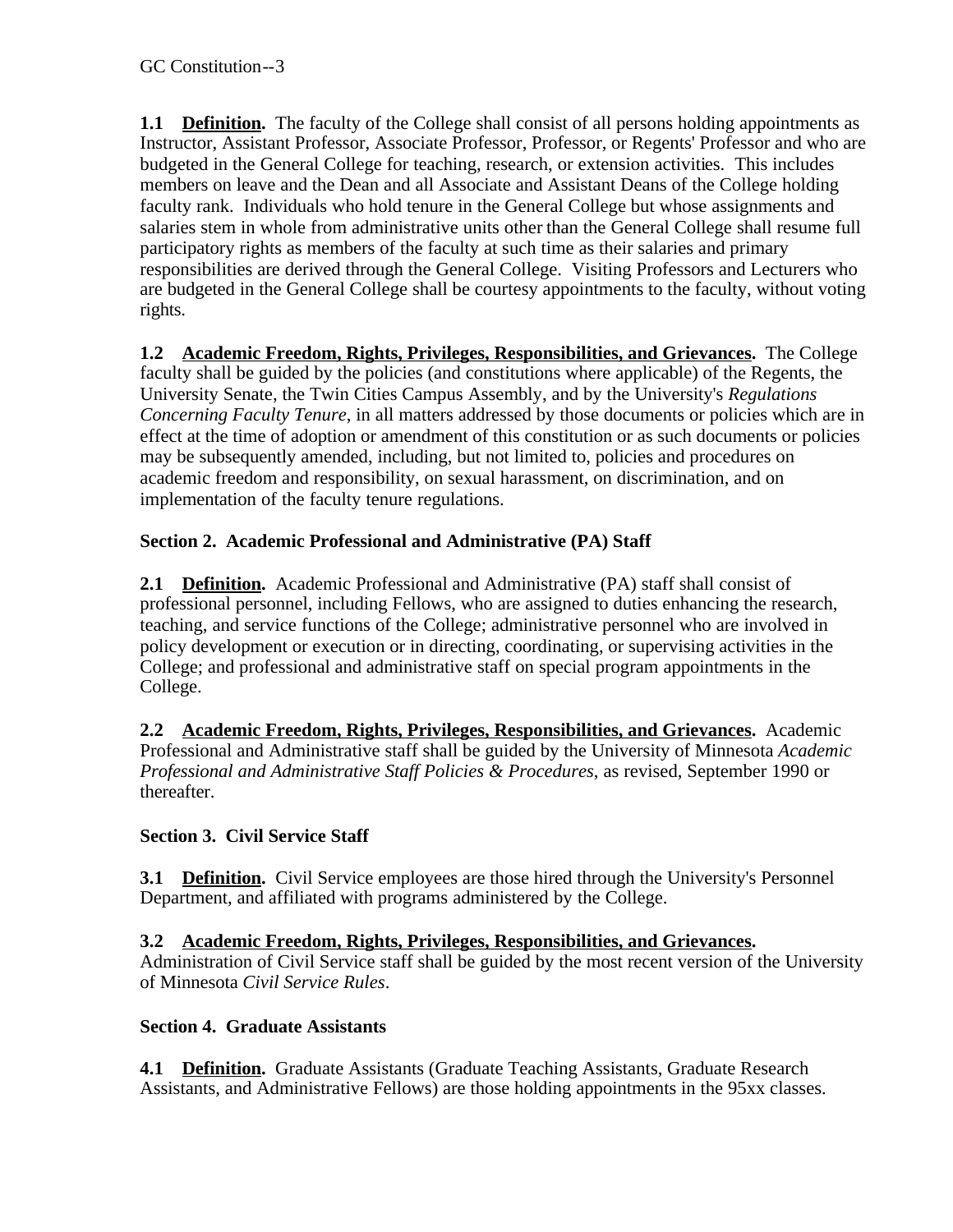## **4.2 Academic Freedom, Rights, Privileges, Responsibilities, and Grievances.**

Administration of Graduate Assistants shall be guided by the *Handbook for Graduate Assistants*, 1989-91, or as subsequently revised.

## **Section 5. Students**

**5.1 Definition.** Students are those undergraduate students of the University who are currently enrolled in the General College.

**5.2 Academic Freedom,\_Rights, Privileges, Responsibilities, and Grievances.** "A Statement of Student Conduct Enforceable by University Agencies," revised July 1978, or as subsequently revised, will guide students and units in their relationships.

## **Section 6. General Obligations of Constituent Bodies**

Members of all constituencies are expected to participate in the affairs of the College, including its governance, its committee structure, and its grievance procedures. Representatives on College committees shall be chosen according to procedures specified in the bylaws.

# **ARTICLE IV. THE GENERAL COLLEGE ASSEMBLY**

## **Section 1. Purposes**

The General College Assembly shall provide opportunity for interaction and interchange between and among all personnel administered through or by the General College. It shall seek to build common understandings among General College personnel as to College goals, objectives, and progress as a means of encouraging high unit morale and as a basis for consistent public expressions as to the College's goals and objectives. Through its committee structures and the interplay between the constituent groups of the College it shall develop policy direction on matters relating to the goals and objectives of the College.

## **Section 2. Membership**

All employees of the General College, including its faculty, Academic Professional and Administrative staff, Civil Service appointees, graduate assistants, related program personnel, and the members of the Executive Committee of the General College Student Association shall constitute the General College Assembly. Any members of standing committees of the Assembly not included in the foregoing list shall be invited to attend General College Assembly meetings, although not as voting members of the Assembly.

## **Section 3. Voting in the Assembly**

The mission of the General College necessitates the fullest cooperation of all personnel of the College in accomplishing stated goals and objectives. All members of the Assembly are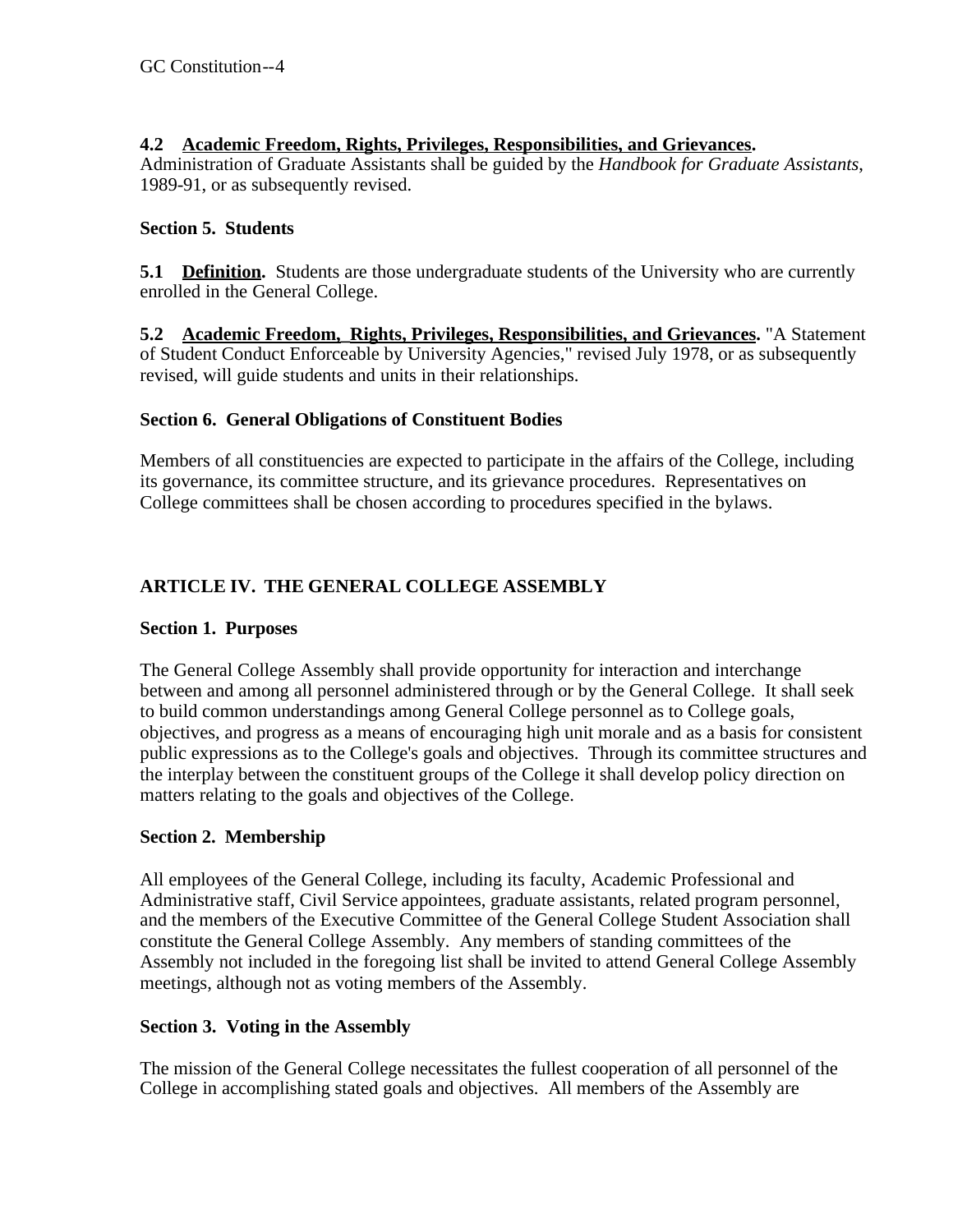expected to participate in discussion and debate on matters coming before the Assembly. In keeping with the provisions of the constitution of the University Senate, and in recognizing that policy decisions on program and admissions matters should be made by those for whom length of participation in and nature of involvement with the College program and the University community has provided useful perspective, voting in the Assembly shall be guided by the following:

**3.1** Matters of general interest and concern relating to the College shall be brought to the Assembly for discussion, advisory expression, or decision, as appropriate.

**3.2** On matters pertaining to admission and advancement of students, the following members of the Assembly shall vote:

**a.** All tenured and tenure-track faculty

**b.** Academic Professional and Administrative (PA) personnel on continuous or probationary appointment and those who are or have been on regular appointment for a total of two years or longer in PA capacity within the General College

- **c.** The Dean, Associate and Assistant Deans, and Senior Administrative Director
- 
- **d.** The chair and vice chair of the Civil Service Committee and one additional member of the Civil Service Association at large
	- **e.** Four representatives of the graduate assistants of the College
	- **f.** The President and Vice President of the General College Student Association

**3.3** On matters pertaining to faculty appointments, promotions, tenure, academic curriculum, and General College course offerings, and on issues relating to faculty research and welfare, voting shall be restricted to members of the regular faculty.

**3.4** On matters pertaining to the Student Services co-curriculum program,\*\* voting shall be restricted to Academic Professional and Administrative (PA) personnel within the General College Student Services on continuous or probationary appointment and those who are or have been on regular appointment for a total of two years or longer in PA capacity within the General College Student Services.

\_\_\_\_\_\_\_\_\_\_\_\_\_\_\_\_\_\_\_\_\_\_\_\_\_\_\_\_\_\_\_\_\_\_\_\_\_\_\_\_\_\_\_\_\_\_\_\_\_\_\_\_\_\_\_\_\_\_\_\_\_\_\_\_\_\_\_\_\_\_\_\_\_\_\_\_\_\_

\*\*Student Services "co-curriculum program" refers to advising, counseling, educational and academic planning, and extracurricular activities that respond to the personal/social developmental needs of students. The co-curriculum program is complementary to, supportive of, and interactive with the academic curriculum. Such a co-curriculum is grounded in research supporting current student development theories and is engaged in by trained practitioners.

\_\_\_\_\_\_\_\_\_\_\_\_\_\_\_\_\_\_\_\_\_\_\_\_\_\_\_\_\_\_\_\_\_\_\_\_\_\_\_\_\_\_\_\_\_\_\_\_\_\_\_\_\_\_\_\_\_\_\_\_\_\_\_\_\_\_\_\_\_\_\_\_\_\_\_\_\_\_

**3.5** Where there is uncertainty as to which voting segment should take action upon an item under consideration, the General College Policy and Planning Committee shall decide which group will receive the item for action.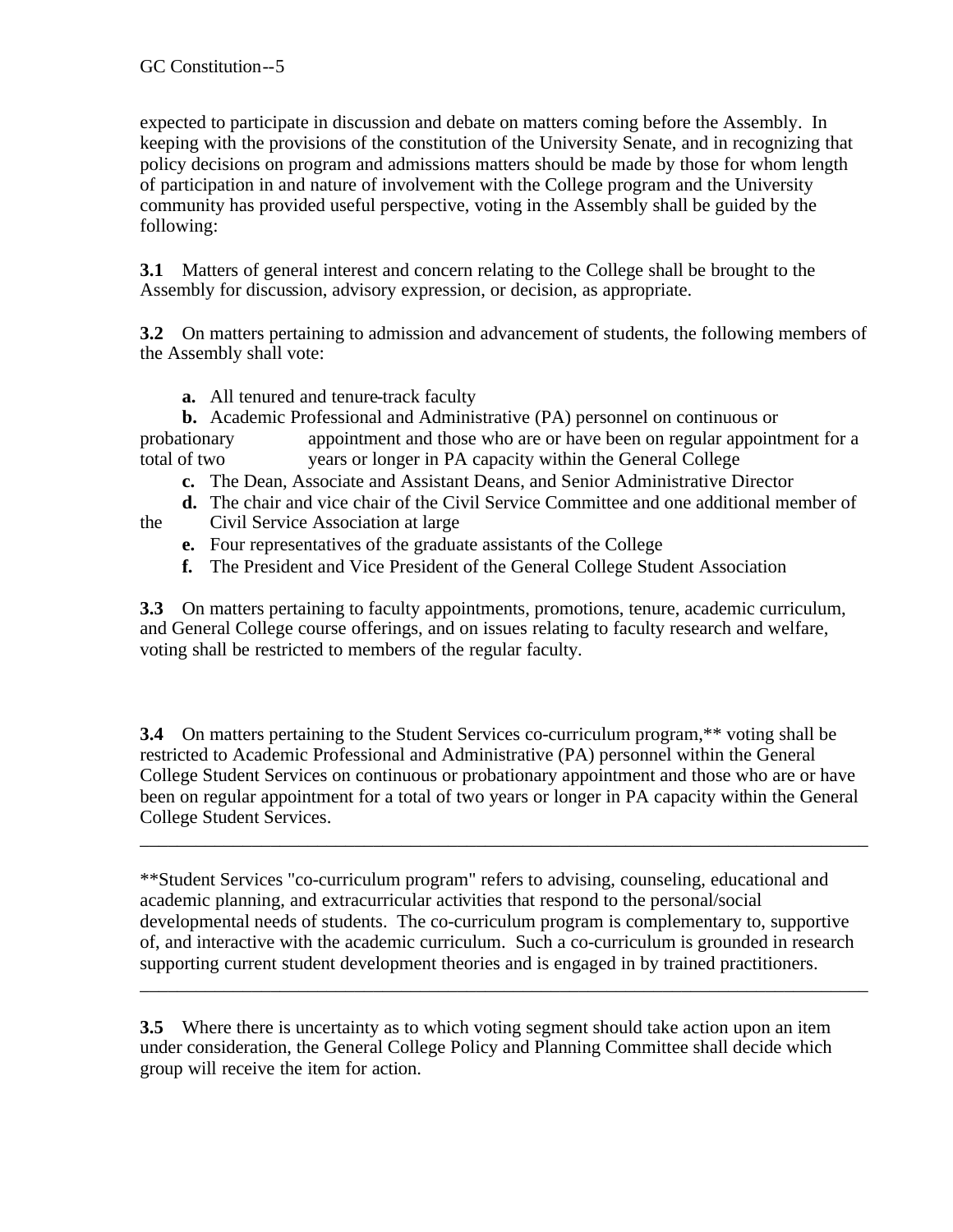## **Section 4. Organization and Procedures**

**4.1** The General College Assembly shall be chaired by the Dean. The chair of the Policy and Planning Committee, who shall be a tenured, regular faculty member, shall be vice-chair of the Assembly.

**4.2** The Assembly shall meet quarterly or more frequently upon call of the Dean or of the faculty and staff following procedures established in the bylaws.

**4.3** The Assembly may operate as a committee of the whole or through standing and/or ad hoc committees, as the agendas warrant. Standing committees shall be established in the bylaws. One of the standing committees of the Assembly shall be the Policy and Planning Committee, whose function shall be to serve as a principal voice for the faculty and staff in the conduct of the Assembly and the College. The chair of the Policy and Planning Committee, who shall be a member of the regular, tenured faculty, shall be elected according to procedures specified in the bylaws (Article IV., Section 4.36 a.). The chair of the Policy and Planning Committee shall also serve as vice-chair of the Assembly (as provided in 4.1, above). The Dean shall be invited to serve, *ex officio*, without vote, on the Policy and Planning Committee.

**4.4** Each of the constituent bodies of the General College (faculty, academic professionals, Civil Service, graduate assistants, and students) is empowered to meet, deliberate, and act on matters that concern it as a distinct group. The bylaws shall provide for the organization and meetings of constituent groups. The Dean may be invited to meet with each of these groups at least once per academic year.

# **ARTICLE V. IMPLEMENTATION, INTERPRETATION, AND AMENDMENTS**

## **Section 1. Implementation**

This constitution shall become effective immediately upon its adoption by sixty (60) percent of those voting--provided that at least a simple majority of eligible voters of the General College Assembly cast ballots--and its approval by the appropriate Vice Provost or senior administrator. Assembly members eligible to vote are all tenured and tenure-track faculty, all Academic Professional and Administrative (PA) personnel on continuous or probationary appointment and those who are or have been on regular appointment for a total of two years or longer in PA capacity within the General College, and all Civil Service staff on at least 75% appointment who have been employed in the College for at least one year. All committees, provisions, rules, and regulations in existence at the time this constitution becomes effective, and not in violation of its provisions, shall continue in force; those not compatible with the provisions of this constitution shall be modified in accordance with provisions and procedures established herein.

## **Section 2. Interpretation**

Authority to interpret this constitution shall reside in an interpretation committee composed of the Dean of the College and the members of the General College Policy and Planning Committee, with the Dean chairing the interpretation sessions. Challenges to such interpretations as may be made shall be considered by the General College Assembly.